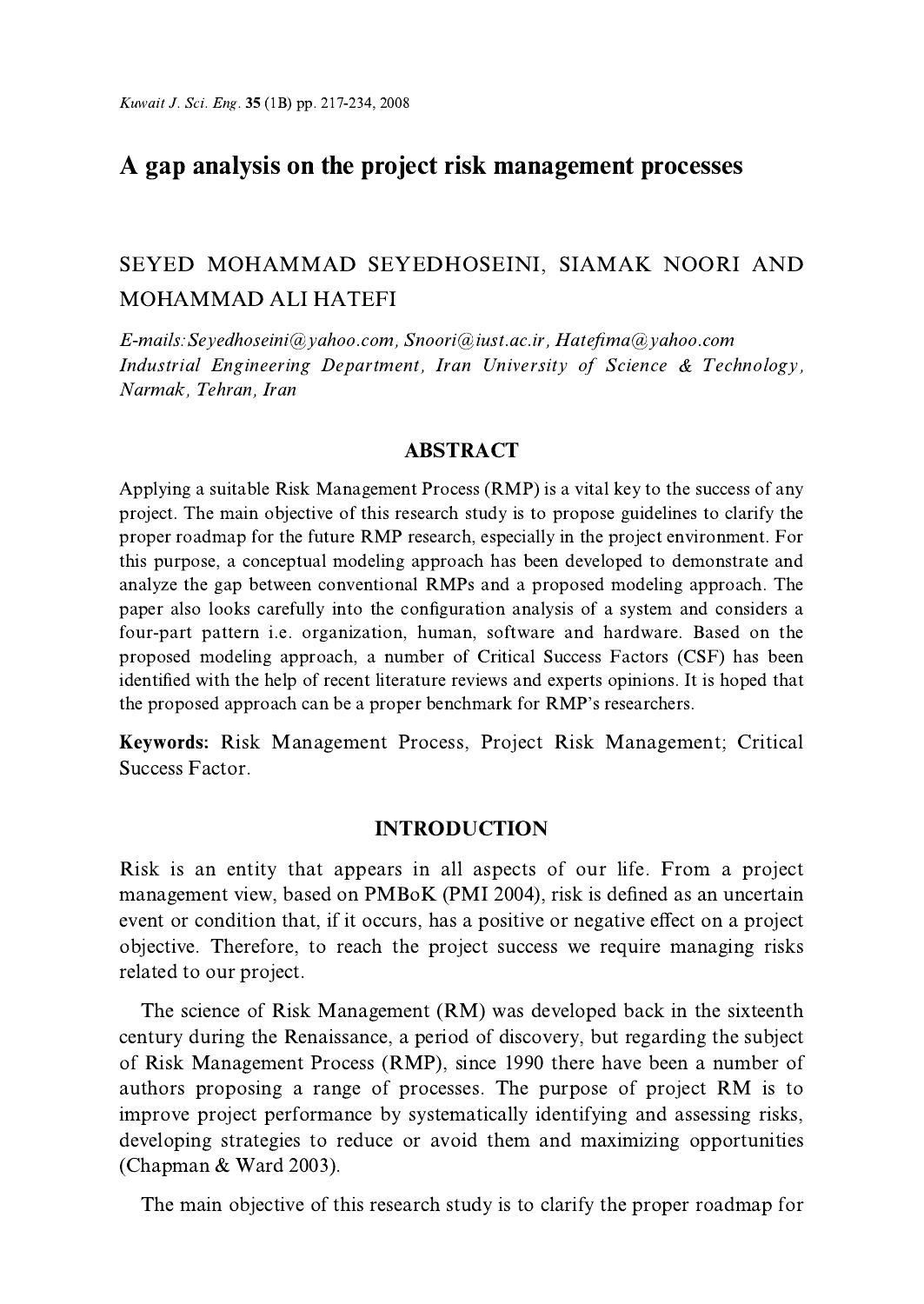the future RMP research, especially in the project environment. For this purpose, the paper analyzes the gap between the conventional RMPs and a conceptual framework. A gap is spoken of as "the space between where we are and where we want to be". Gap analysis is undertaken as a means of bridging that space. Therefore, in this paper, gap analysis is the study of the differences between conventional RMPs (i.e. current state) and the conceptual model (i.e. an improved state), for the purpose of determining the guidelines to get from the current state to the improved state.

All stages of the research approach presented in the paper are shown in Fig. 1. The next section looks at the literature on RMPs related to project context. The paper continues by addressing the Critical Success Factors (CSF) of RMP for project context and proposing a conceptual framework. The paper then analyzes the gap between conventional RMPs and the proposed modeling approach. Finally, some useful guidelines for the future RMP studies are discussed



Fig. 1: Stages of the research approach presented in the paper

### **LITERATURE REVIEW OF RMPs**

According to Martins Gomes & Perrelli (2003), RM is generally one of the main topics of interest for researchers in the area of project management. To cope with risks, many researchers have introduced several RMPs (Pipattanapiwong 2004). In Table 1, some typical RMPs are presented. Most of these RMPs have a similar framework with differences in the way of structuring the process, scopes, kind of planning, etc (Saari 2004). It should be noted that most of the proposed RMPs, that are applicable in the project environment, belong to one of the contexts shown in Fig. 2.



**Increment of project-based features** 

Fig. 2. The main contexts of RMP research subjects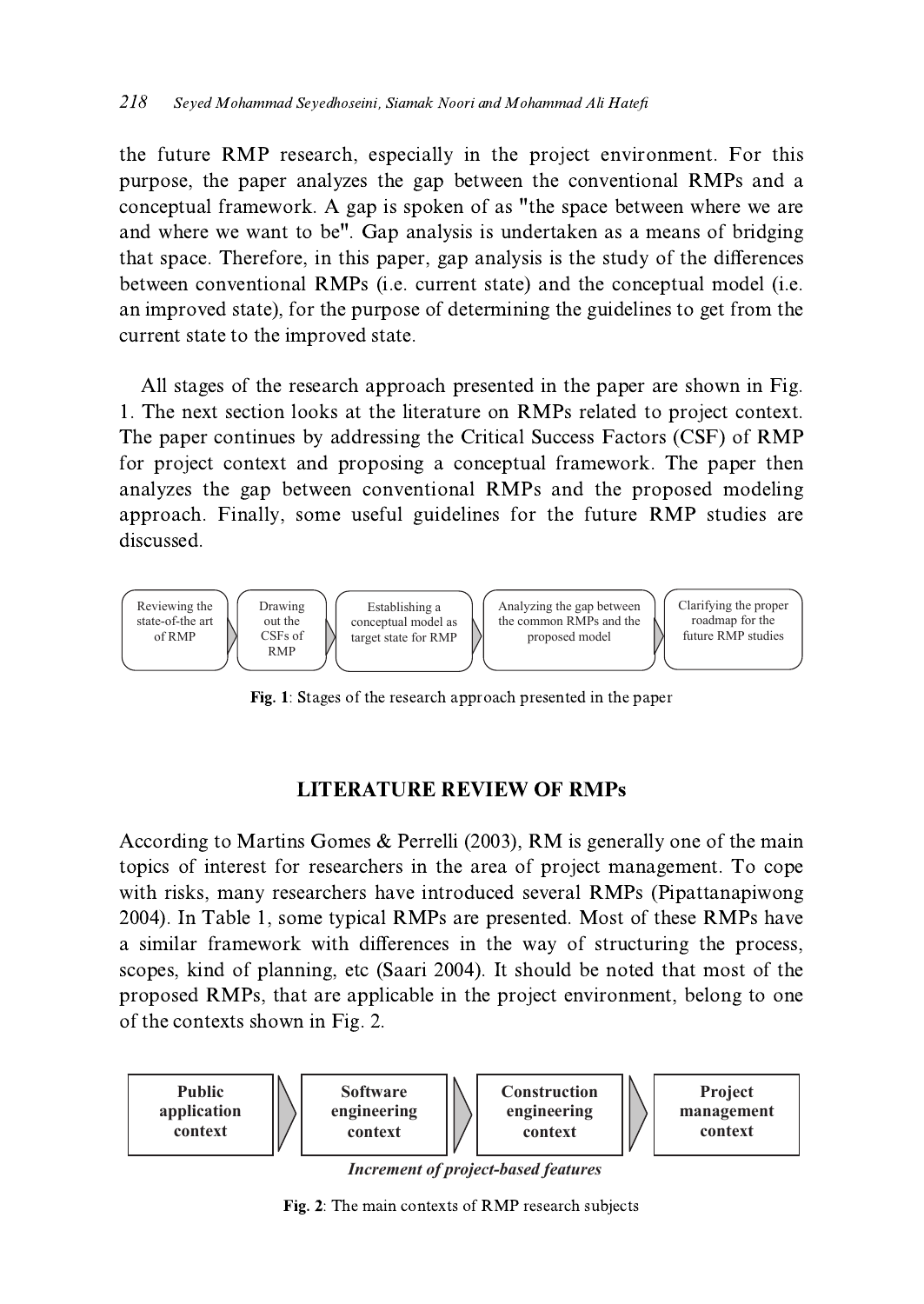| <b>RMP</b> name                                           | <b>Author</b>                                    | <b>Context</b>              | <b>Description</b>                                                                                                                                                                                                                                                 |
|-----------------------------------------------------------|--------------------------------------------------|-----------------------------|--------------------------------------------------------------------------------------------------------------------------------------------------------------------------------------------------------------------------------------------------------------------|
| Department of<br>Defense (DoD)                            | U.S. Department<br>of Defense<br>$(DoD)$ 2000    | Public Application          | This RMP is a product of a joint effort<br>by the Undersecretary of Defense (U.S.<br>DoD 2000).                                                                                                                                                                    |
| Risk Filtering,<br>Ranking and<br>Management<br>(RFRM)    | Haimes et al. 2002                               | Public Application          | The RFRM identifies, prioritizes,<br>assesses, and manages risks to complex,<br>large-scale systems. It encapsulates the<br>six questions of risk assessment and<br>management, thereby adhering to a<br>comprehensive risk analysis process.                      |
| Australian New<br>Zealand Standard<br>(AS/NZS 4360)       | Cooper 2004                                      | Public Application          | This standard was developed to<br>accommodate public sectors and private<br>organizations on RM. Its RM approach<br>is very generic and can be used in any<br>projects.                                                                                            |
| Continuous Risk<br>Management (CRM)                       | Rosenberg<br>et al. 1999                         | Software<br>Engineering     | This methodology was developed in<br>conjunction with the Software<br>Engineering Institute (SEI) at Carnegie<br>Mellon University and tailored to the<br>NASA systems community.                                                                                  |
| Risk Kit (RISKIT) Kontio 2001                             |                                                  | Software<br>Engineering     | Based on a graphical modeling<br>formalism, it supports multiple<br>stakeholder views to risks by<br>considering their potential utility losses.<br>Kontio developed the concept of risk<br>scenario within the RISKIT (Kontio<br>2001).                           |
| Construction Risk Al-Bahar<br>Management<br>System (CRMS) | & Crandall 1990                                  | Construction<br>Engineering | This RMP provides an effective and<br>systematic framework for quantitatively<br>identifying, evaluating, and responding<br>to risk in construction projects.                                                                                                      |
| Risk Analysis and<br>Management for<br>Projects (RAMP)    | Institution of Civil<br>Engineers et al.<br>1998 | Construction<br>Engineering | The RAMP is a logical process,<br>designed to provide a useful and<br>practical framework for the<br>identification, analysis, mitigation and<br>control of risks inherent in a complex<br>activity. It specifically conceived for<br>capital investment projects. |
| Project<br>Uncertainty<br>Management<br>(PUMA)            | Del Cano &<br>De la Cruz 2002                    | Construction<br>Engineering | The PUMA is a generic methodology<br>that is proposed based on professional<br>experience of the authors, an analysis of<br>the previously published project RMP<br>and interviews with professionals.                                                             |
| <b>RISKMAN</b>                                            | Carter et al. 1996                               | Project<br>Management       | It has a practical approach to the<br>management of risk. The purpose of the<br>RISKMAN methodology is to provide<br>a general framework for professional<br>project RM, and guidance for its<br>implementation.                                                   |

# Table 1: Typical RMPs in the literature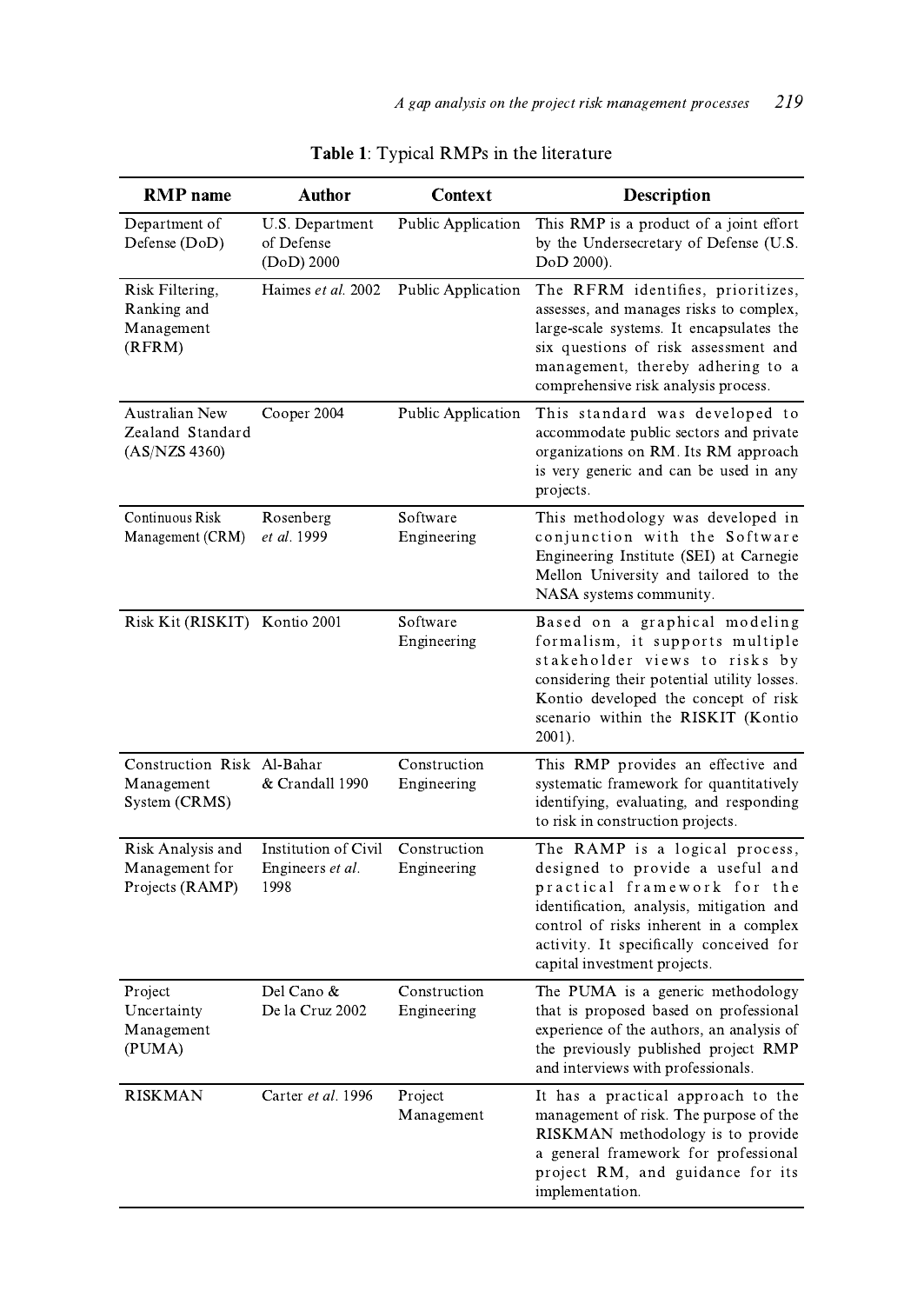| <b>RMP</b> name                                                     | <b>Author</b>                                          | <b>Context</b>        | <b>Description</b>                                                                                                                                                                                                                                                                                                                            |
|---------------------------------------------------------------------|--------------------------------------------------------|-----------------------|-----------------------------------------------------------------------------------------------------------------------------------------------------------------------------------------------------------------------------------------------------------------------------------------------------------------------------------------------|
| Shape, Harness,<br>And Manage<br>Project<br>Uncertainty<br>(SHAMPU) | Chapman & Ward<br>2003                                 | Project<br>Management | The SHAMPU is a generic RMP<br>consisting of nine steps, is explicitly<br>defined to be iterative with the level of<br>detail (Saari 2004), and is established<br>based on risk efficiency concept<br>(Chapman & Ward 2003)                                                                                                                   |
| Project Risk<br>Analysis and<br>Management<br>(PRAM)                | Association for<br>Project<br>Management<br>(APM) 2004 | Project<br>Management | The PRAM is designed for the largest<br>projects and the authors provide<br>simplifications for specific cases. PRAM<br>has a special importance because it was the<br>first highly comprehensive process<br>developed by a large number of persons,<br>including a mix of practitioners and<br>academics, with results of very high quality. |
| Project<br>Management<br>Body of<br>Knowledge<br>(PMBoK)            | Project<br>Management<br>Institute (PMI)<br>2004       | Project<br>Management | It is a prime instance of literature that<br>describes RM practice. The importance<br>of the PMBoK lies in the relevance of<br>the PMBoK as an ANSI (American<br>National Standards Institute) and IEEE<br>(USA institute of Electrical and<br>Electronic Engineers) standard.                                                                |

## **CSFs OF RMP**

CSFs affect in RMP in variety of ways. Here, based on studying the state-of-the art of RM, expert's opinions and the author's experiences, a number of major CSFs are alphabetically listed and discussed.

*Adaptability*: The critical attributes will vary from project to project and must be identified locally by each project. Kontio (2001) defines adaptability as the versatility of a method to be applied into different situations and projects. This also means that a successful RMP should be well defined to user requirements (Mcslarrow 2003). In other words, RMP must be tailored to meet the requirements of the company in question (Saari 2004).

*Agility*: A user-friend RMP should essentially be agile. This means that the RMP should be easily used and learned, but should not time consuming. Managers prefer faster, better and cheaper RMPs that do not require large resources. If the RMP is too high a burden on the project staff, they will not use it effectively and may even evade the process at every opportunity.

**Balance:** The RMP should keep a good balance between effectiveness period, process complexity and process cost. These three elements are the same as three key elements of project management including schedule, quality and cost.

**Behavior:** RM researchers have stressed the inclusion of human behavioral aspects in RMP (Hillson 1998). Neglecting the human behavioral aspects results in RMP weakness.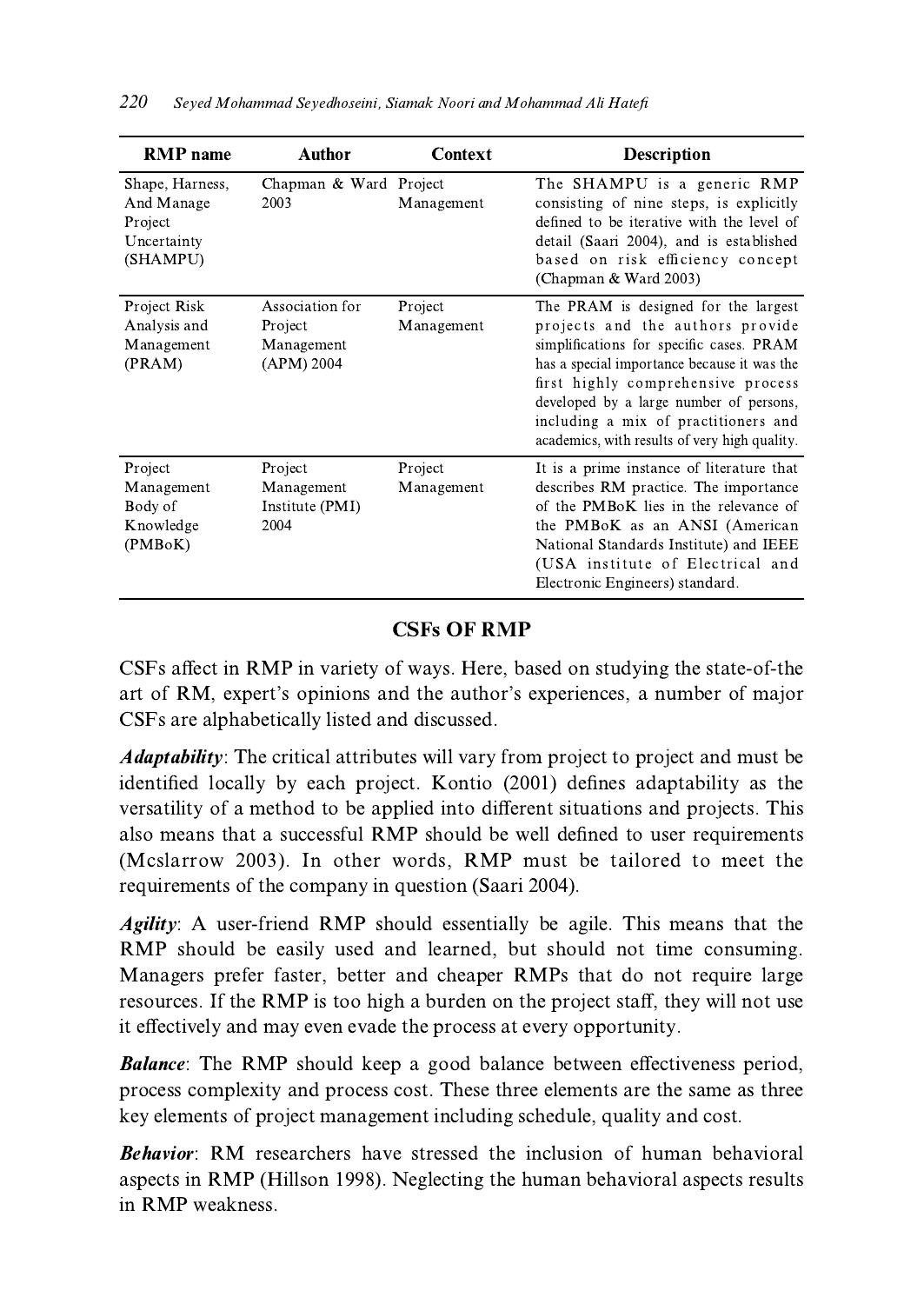**Clarity:** Clarity can be defined as carefully documented, consistently used and adequately shared information (Graham 2003). From the view of the present paper, a clarified RMP describes each work in each situation with clear definitions and sufficient guidelines.

**Classification:** The information which has been created within RMP needs to be classified. Structuring the information is the major key; for instance, Risk Breakdown Structure (RBS) is one of the methods to classify risks sources.

**Communication:** A successful RMP should have a close relationship with user, industry and other appropriate participants (Mcslarrow 2003). Experience has shown that managing a project's risks requires a close partnership between the project directors and the contractors (U.S. DoD 2000).

**Connectivity:** This factor is related to the inner integration in a RMP. The connection between RMP phases, stages and steps provides an error-tolerant environment to methodology implementation.

Coverage: The RMP should be conducted throughout the whole project lifecycle, from the initiation phase till the decommissioning of the project. Indeed, RMP has a dynamic concept which prepares a forward-looking process and has a thinking toward tomorrow (Higuera et al. 1994).

*Creativity*: RMP should be creative (Chapman & Ward 2003). Creativity is a vital property of persons that can accelerate the process way and increment the process quality.

**Culture:** One of the most significant CSF for effective RM is the level of an appropriate and mature risk culture. An organization with a risk adverse culture is less likely to realize improvements (Hillson 1998). This risk-immature organization's culture is hostile to RM and even sometimes to project management in general. Changing the organizational culture is perhaps the most difficult process in making RM successful (Hulett 2001). Cultural changes require time and repetition before they are firmly embedded into the organization.

**Documentation:** Documentation is properly recording the identification, analysis, and risk mitigation plans and results for each risk element which allows for lessons to be learned and actions to be taken if necessary (Walewski 2003). According to Martins Gomes & Perrelli (2003), the most important aspect of risk identification is the requirement of formal documentation.

**Equilibrium:** All phases of RMP are important in turn; thus RMP methodology should be valorized, fairly, for all related phases. The initial phases play a fundamental role, the tail end phases play a role throughout and the medium phases play a connective role between them. Focusing on one and ignoring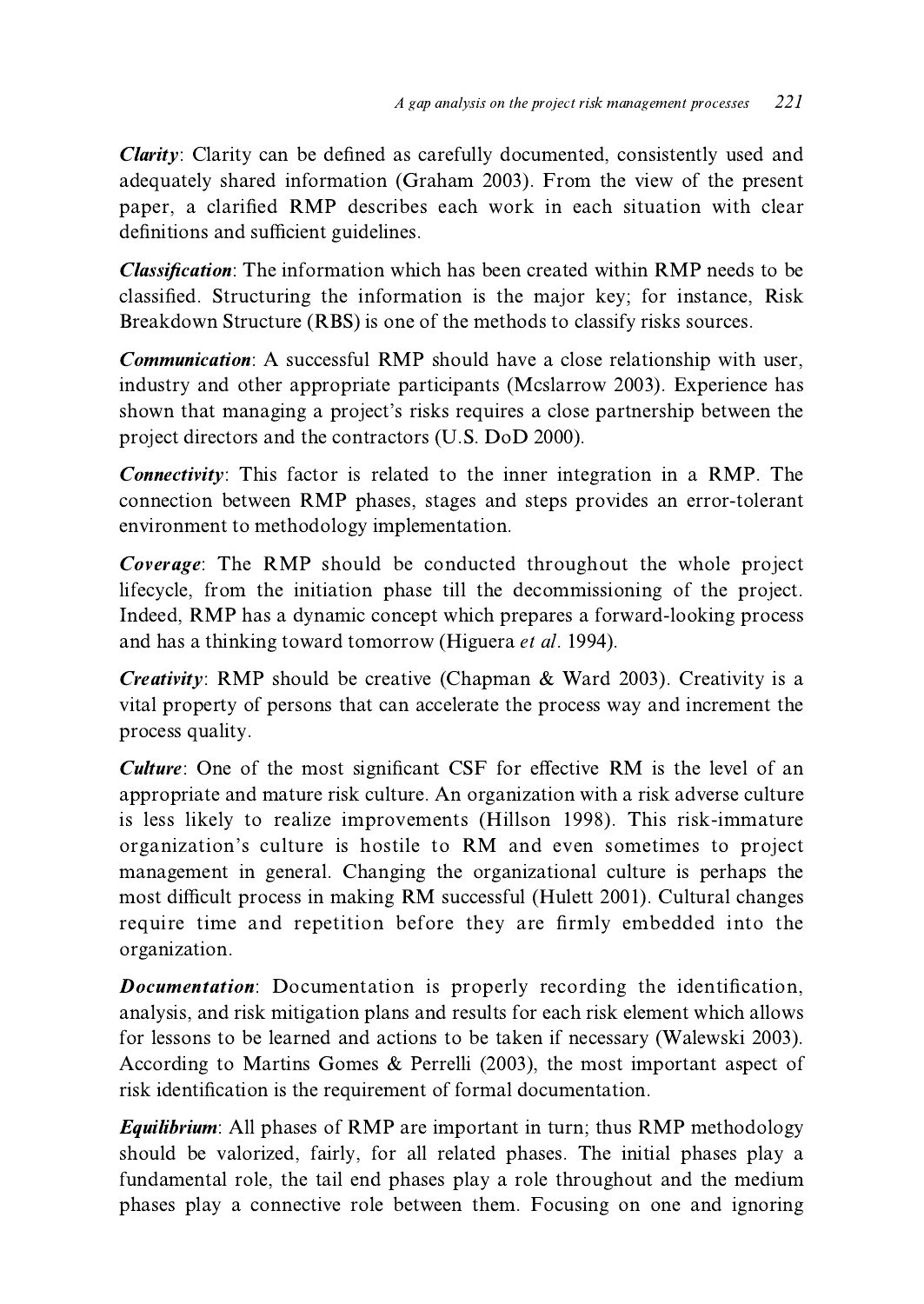another misleads RMP. Conrow (2003) states that "All RMP steps are equally important. If you do not do one or more steps, or you do them poorly, you will likely have an ineffective RMP".

*Experience*: This CSF emphasizes the importance of practical implications. Regarding this CSF, one major feature is learning from all experiences (Miler 2005).

**Focus:** This CSF indicates that the RM analysts should be focused on the most significant points. For instance, RMP should be concentrated on the risks affecting a whole industry or service *i.e.* systemic risks, as distinct from risks to the position of any individual organization (Hillson 1998). For another instance, the RM analysts should be focused on the points with certain characteristics such as new technology, multiple participants, unstable political situation, etc. (Walewski 2003).

**Formalization:** Formalization is defined as formally implementing RMP in the project organization. The need for a formal RMP arises from the nature of risk and the complexity of acquisition projects (U.S. DoD 2000). The most important illness of formalization is bureaucracy. So, it is emphasized that RMP should not be a bureaucratic or mechanistic process (Graham 2003).

**Goal:** It is very important to clarify the scope of RMP. This directs the kind of analysis such as cost-benefit analysis, cost effectiveness analysis, etc. Also, a successful RMP should have a defined set of success criteria for all schedule. quality and cost elements (Mcslarrow 2003).

*Ideology*: This important CSF states that the RM team should take a holistic view toward a project. In fact, RM should encompass all project management activities (Grey 1995). Ward & Chapman (2003) emphasize the concern with the understanding and managing all sources of project uncertainty. On the other hand, Hillson (2003) proposes the inclusion of opportunity within the definition of risk, ensuring that RMP covers both threats and opportunities. Also, we know that every project runs under various constraints from business, technology, time, etc. Thus, to minimize risks, we should not only consider reducing uncertainty but also consider eliminating constraints.

**Impacts:** One of the important areas on increasing the depth of analysis is the focusing on the impact measure of risks. Each risk may affect a project in more than one way (Kontio 2001); thus the goal is to consider all these types of impacts, and then to estimate the proper impacts.

**Information:** Hulett (2001) states that collecting data on risk is about 90% of the total risk analysis effort. The CSF of information stresses the accuracy of input data, information and knowledge entering RMP. Tools used to perform the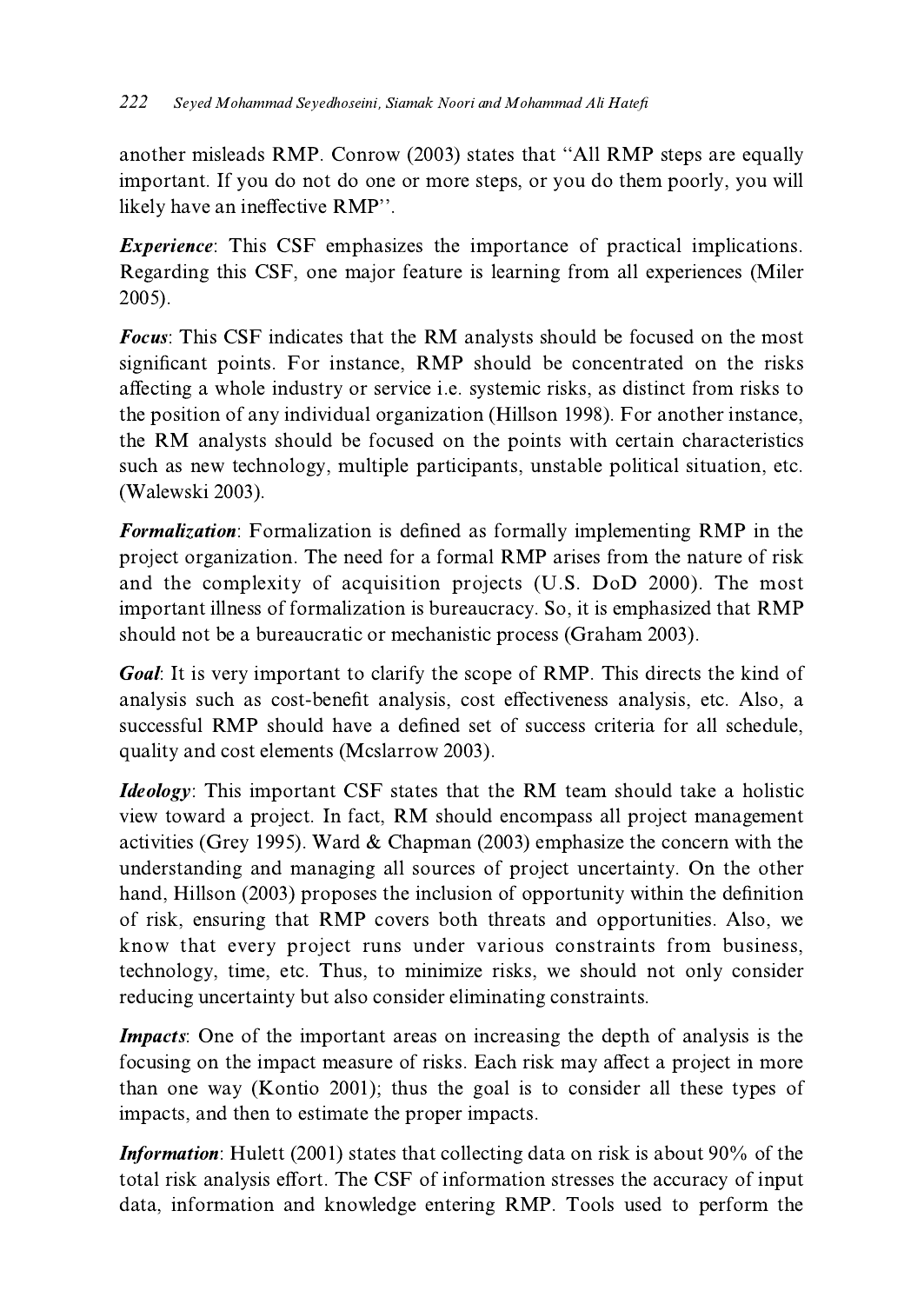analysis and the quality of the output is obviously driven by the quality of the input information.

*Integration*: RMP integration may be horizontal or vertical. In horizontal integration, risks should be considered in developing organization-wide policies, plans and priorities. Vertical integration signifies that functional units incorporate risk analysis into their programs and initiatives (Leysen & Nuffel 2005). A RMP has a strategic advantage if the process is integrated to other processes in its environment. A RMP should be integrated with other project management, engineering and support processes to ensure effectiveness and efficiency. Furthermore, it is important that RM should become fully integrated at both operational and strategic levels (Hillson 2003).

Leadership: Leadership is a key (Chadbourne Sanders 1999). It is recommended to demonstrate a visible and continuous senior leadership for RMP (Graham  $2003$ ).

Learning: Paying attention to the lessons learned from the evolution of the process implementation is important. This mechanism called experience factory is based on learning from experience (Kontio 2001). For this purpose, insideoutside benchmarking (Hulett 2001) and having advanced information technology capabilities to enable effective knowledge management and learning from experience (Hillson 2003) are emphasized.

**Maturity:** Examining the impact of RM over time allows the risk-mature organization to determine whether it is improving or stagnating (Hulett 2001). Thus, organizations may establish a mechanism to assess their current level of RM maturity, identify realistic targets for improvement, and produce plans for developing or enhancing their RM maturity level.

Mobilization: To guarantee the prosperity of RMP, the mobilization of the overall project organization is required. This means bringing together all the project systems and organizations responsible for setting targets, gathering information, affecting behavior or enforcing rules (Hillson 1998).

*Modeling*: This CSF stresses considering the risk measures such as risk probability, risk impact, risk detection, etc. to model risks. Regarding the response model, the same discussion applies. Undoubtedly, a more powerful RMP requires to a more complete modeling of risks and responses measures.

*Motivation:* Many projects have had good RMPs in place but still failed because the RM team was not committed to taking risk seriously. Thus, RM requires effort by most or all of the RM team, and this could be achieved by motivation.

**Level:** According to this CSF, the organizational level (Vision, Strategy, Program, Project and Task) on which the RMP is applied should be specified. A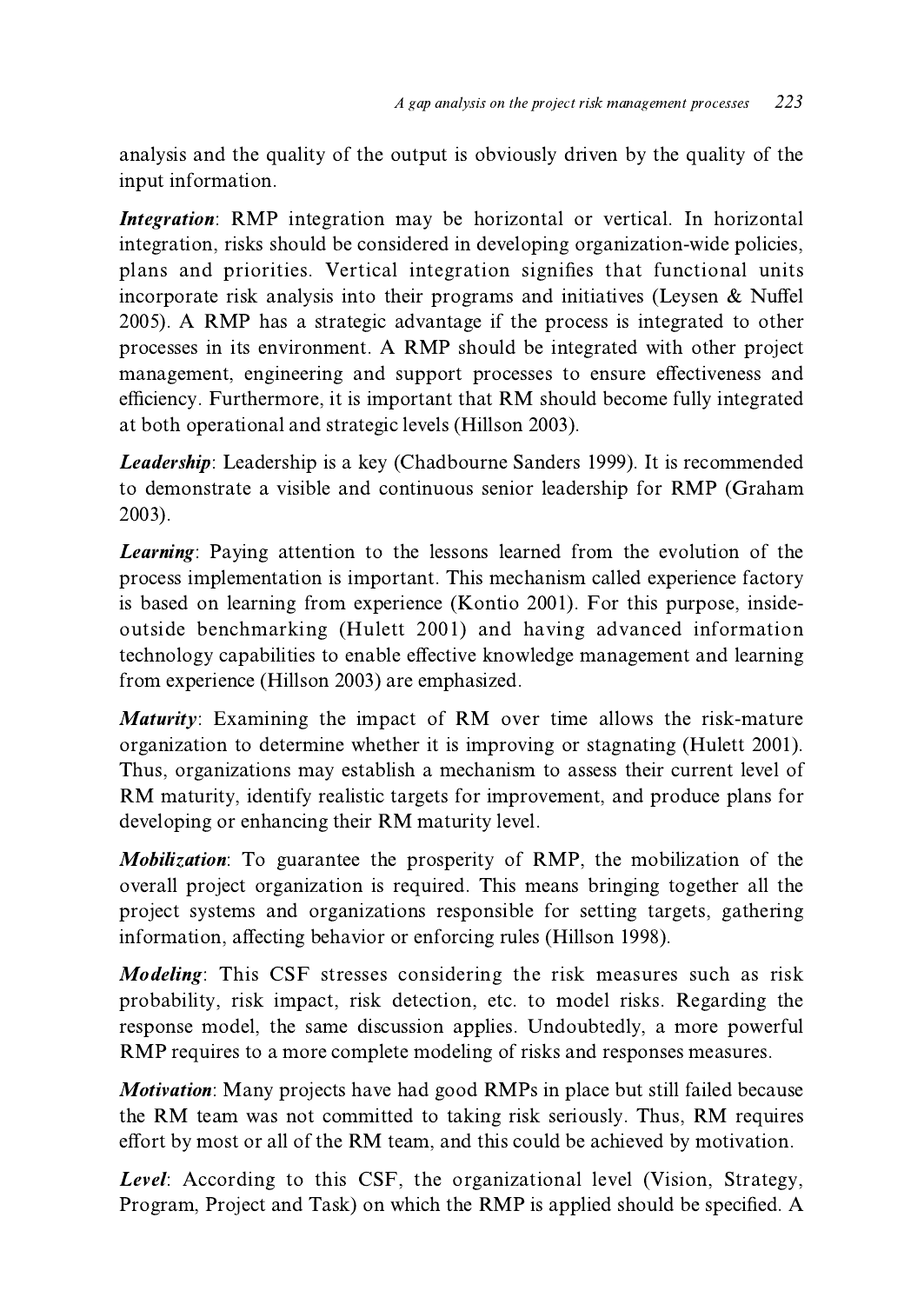RMP, in the view of hierarchy in organization, can be general or can belong to a specific level or some levels.

**Optimality:** The main scope of this CSF is allocating the optimal set of resources to RM. Increment of the assigned resources to RMP increases the cost of RM and decreases the cost of occurring risk events. Therefore, the RM analyst should search the optimum level of total cost (Leysen  $\&$  Nuffel 2005).

**Organization:** RM must have a suitable position in the organizational chart of the project. Here, a major choice is whether to have a centralized or decentralized RM organization. The decentralized RM organization is the recommended approach (U.S. DoD 2000).

**Output:** This CSF emphasizes establishing formal mechanisms to measure the effectiveness of RM on achieving the organization's objectives (Graham 2003).

**Outset:** This means that RMP should start in a very early stage of the project process (Higuera et al. 1994). Naturally when RM is started early, it is more difficult but more useful (Saari 2004).

**Patience:** Implementation of the RMP requires patience and adequate time.

**Perception:** The RM team, project managers, project team and stockholders should have a valid and common perception of RM success. This CSF emphasizes the value of individual perception. Also, the company's boom may be a false perception of success and is not concerned about risks.

**Perfection:** All stages of RMP should be thoroughly implemented. For instance, in unperfected implementation, risk assessment may be performed but not turned into action (Hulett 2001).

**Preemption:** Problems should be anticipated before they materialize (Saari 2004). This CSF emphasizes that proactive action is the most effective (Miler 2005), because often, has the less cost than reactive action. Contrary to proactive process, reactive RM is often called crisis management and mainly consists of selecting suitable responses (Wideman 1992).

Professionalism: It means being committed to doing the right thing according to professional standards (Hulett 2001). One of the issues is bias. In a riskimmature organization, project management is notoriously biased when it comes to defending its own project. Another issue is commitment. Project leaderships must make a commitment to ensure that RM is not forgotten.

**Reasonability:** RMP should be feasible (Mcslarrow 2003). Feasibility is the ability to implement the handling technique and includes an evaluation of the potential impact of the technique.

**Repetition:** Repetitive and continuous improvement is critical to achieving long-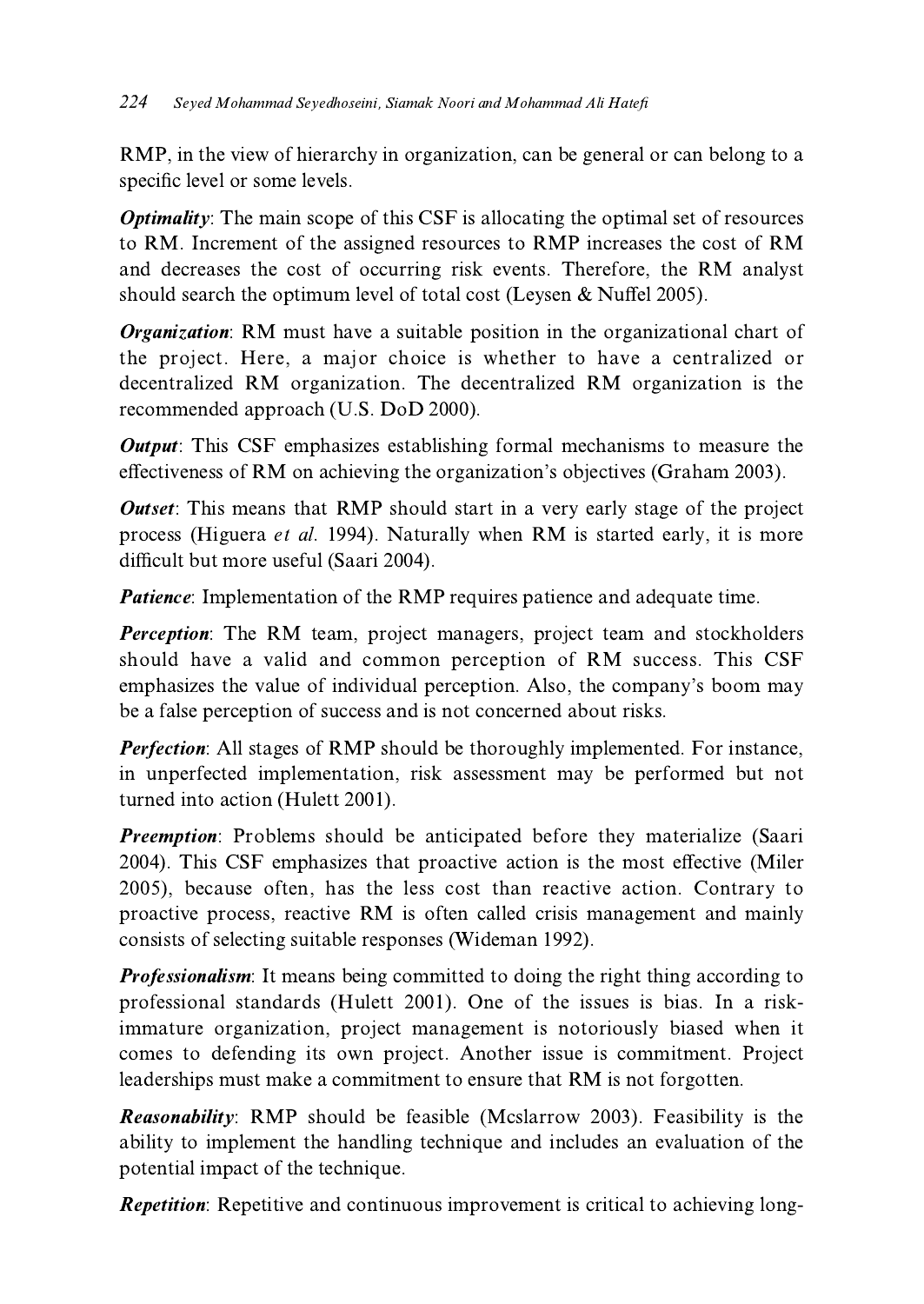term success in managing risk (Higuera et al. 1994). In other words, RMP revolutions have sequential alliance and any interruptions are not accepted between them.

**Resource:** Availability of adequate resources increases the use and effectiveness of RM tools. All projects must include sufficient resources in the project's planning activity to adequately provide for training in RMP.

**Roles:** All roles (responsibilities and authorities) should be explicitly clear. Five separate roles can be defined for performing projects RM (Hall 1998) including project risk manager, the RM team, project risk profile owners, project risk custodians and project team members.

Specialization: Expert's skills and accessing to a collective set of RM knowledge play a worthwhile role. Thus, an organizational focus for training is essential (Graham 2003). In addition, project manager must be willing to learn about and apply its principles in his daily decision-making.

**Stability:** A successful RMP should be stable (Mcslarrow 2003). One feature of this CSF is that the level of efforts through RMP rounds should not decrease. In another feature, it is expected that RMP and implementation must be robust enough to survive the machinery of government changes.

**Structure:** RMP should be a systematic process (Saari 2004). Systematic RM provides a valuable platform for achieving greater certainty in the delivery of projects.

**Support:** Once RMP is in place the project leaderships must support it. If there is no active support, the RM efforts will cease or become only window dressing.

**Teamwork:** Most of RM researchers believe that RM is essentially a team effort (Saari 2004, Leysen & Nuffel 2005, Miler 2005).

Tolerance: The human viewpoint can affect the process of making risk assessment (Leysen & Nuffel 2005). Research and experience both indicate that the attitude of individuals and organizations has a significant influence on whether the RMP delivers what it promises. These act as sources of bias, creating preferred risk attitudes which affect every aspect of RM.

Tools: Mature RM organizations use modern tools and are not disdainful of sophisticated and proven approaches (Hulett 2001). Researchers underline the utilization of techniques with deepest analysis capabilities (Hillson 2003). The Software Engineering Institute (SEI) also emphasizes the need for comprehensive software tool support within the entire RMP (Higuera *et al.* 1994).

**Trust:** Since RMP is a constructive process (Wideman 1992) which should be built on trust and confidence.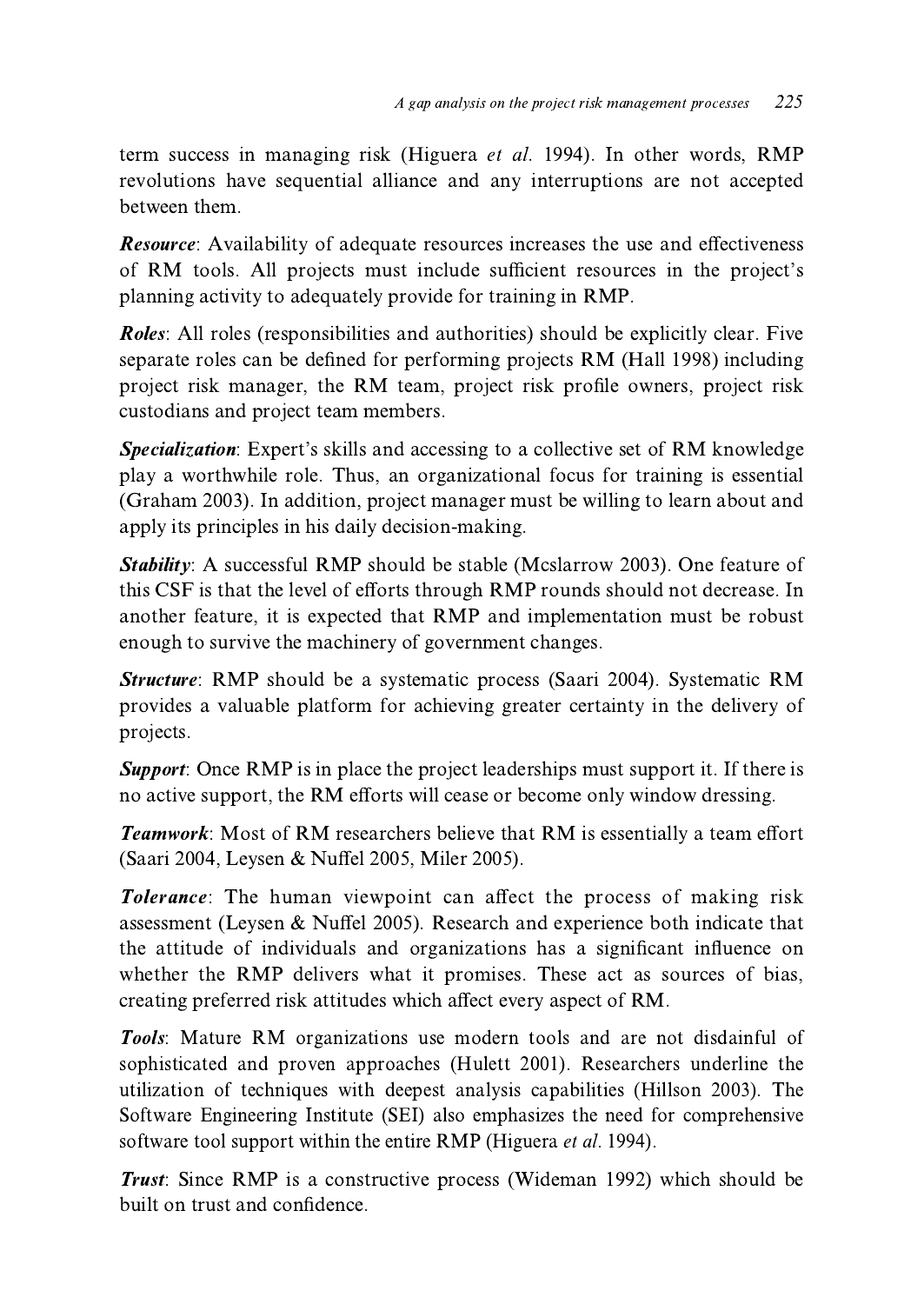*Universality*: RMP should use comprehensive analysis ways which include subjective or objective analysis, qualitative or quantitative analysis, value-based or utility-based analysis, decision theory or management theory. Selection between these pairs is not an absolute matter. Indeed, project and organization conditions determine the best process.

### THE PROPOSED CONCEPTUAL MODEL

According to Conrow (2003), there are two fundamental areas that must be satisfactorily addressed in order to have effective RM. They are process technical sophistication and implementation. We look carefully into the functional and configurational analysis of a system by Haimes (2004). He believes that the four elements within a system are organizational, human, software and hardware factors (Fig. 3). Based on the Haimes model, we propose a four-part pattern to establish a conceptual framework to reach the successful RMP. To establish this conceptual framework, we consider the above four system elements and refer them to RMP aspects as Fig. 4.



Fig. 3: System elements (Haimes 2004)



Fig. 4: The sources of the CSFs to reach the successful RMP

In Fig. 5, a conceptual framework for the successful RMP based on the CSFs is provided. In this model, CSFs described in the previous section have been structured in two dimensions: type and category. The dimension of type refers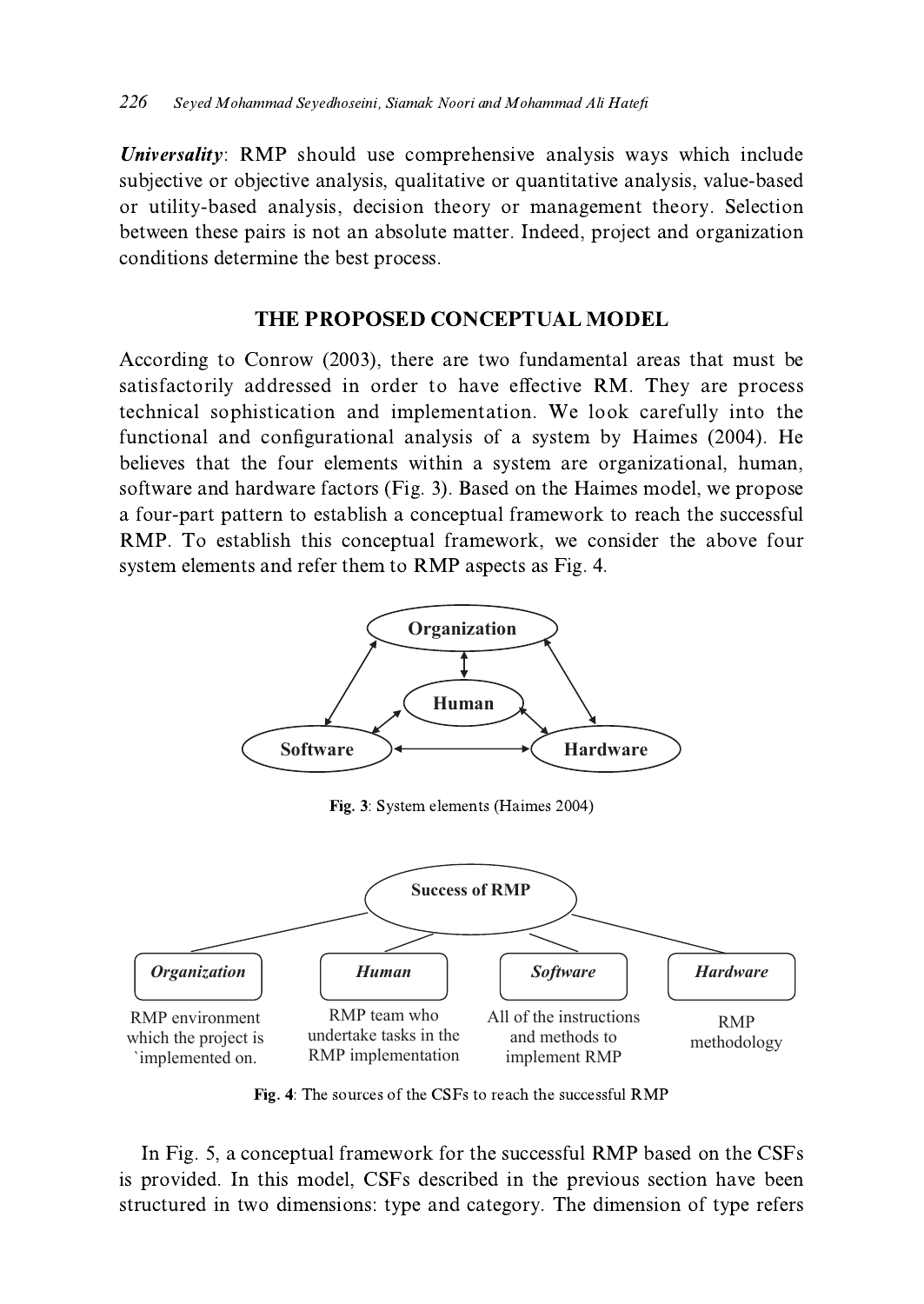

to system elements and the dimension of category includes seven items as shown in Table 2. Naturally, these classifications are fuzzy and have overlaps.

Fig. 5: CSF-based conceptual framework for the successful RMP

Note that in Fig. 5 all arrows represent decrease in the rudimentary aspects of CSFs. Also all lines are fuzzy borders.

| Category     | Including CSFs associated with:                              |
|--------------|--------------------------------------------------------------|
| Perspective  | Thinking, mentalities and views.                             |
| Society      | Society-related matters.                                     |
| Purpose      | Statements, goals and directors.                             |
| Process      | Components of the process, such as phases, stages and steps. |
| Completeness | Complementary aspects of RMP.                                |
| Equipment    | Supportive equipments to reinforce RMP.                      |
| Knowledge    | Knowledge, information and data.                             |

Table 2: CSFs category in the conceptual model of Fig. 5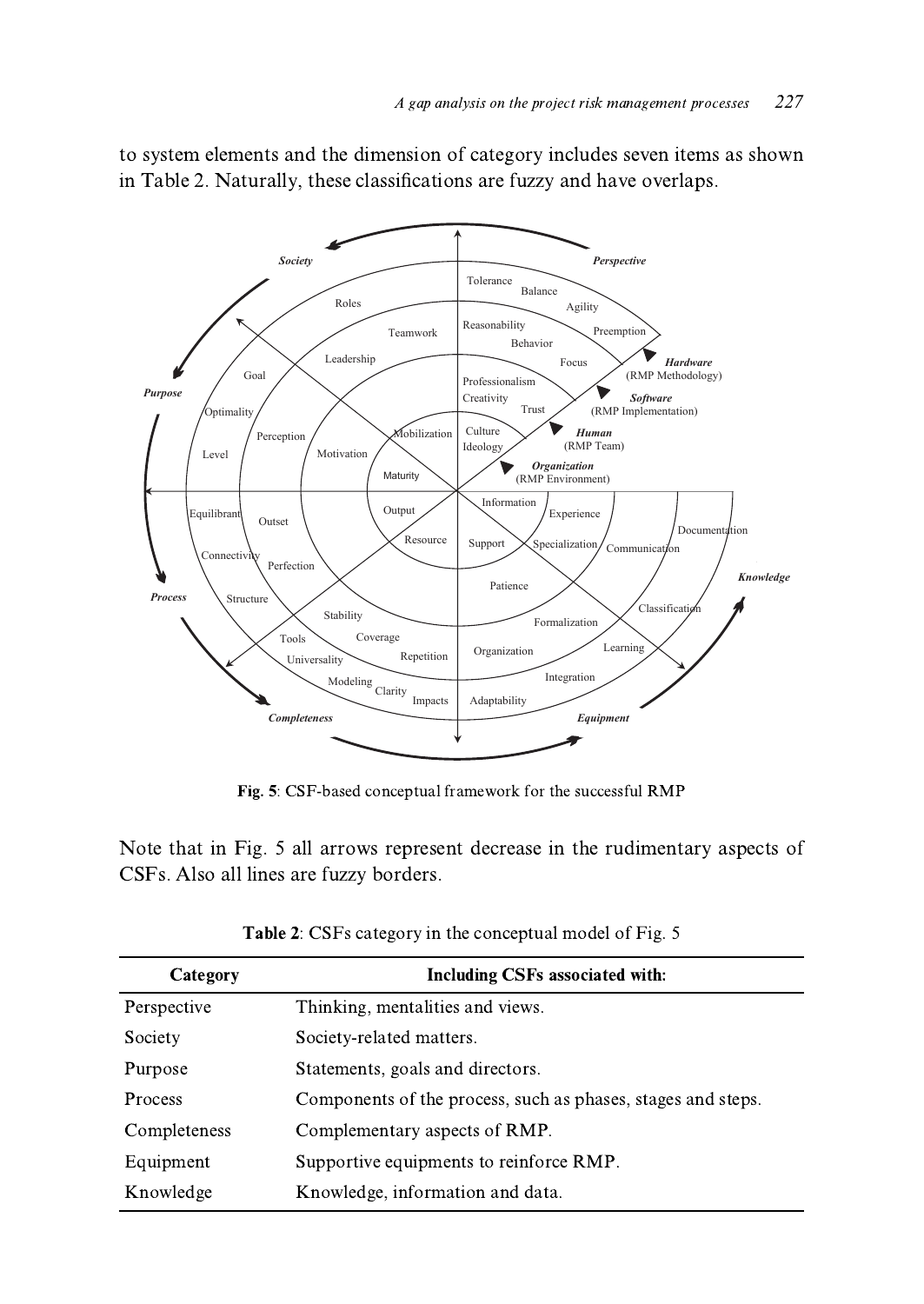### **GAP ANALYSIS**

Conventional RMPs have considered analyzing the gap between these methodologies and the conceptual model of Fig. 5. A number of factors have been identified as the most important contexts for the future RMP studies. These factors are alphabetically described as follows:

*Adaptability*: Most RMPs have a rigid framework that may not adapt well to project conditions. For instance, tools and techniques for analyzing risk and making decisions under risk are many and must be chosen according to the project, its determining factors, and the type of analysis to carry out. Regarding this problem only a few efforts such as PUMA (Del Cano & De la Cruz 2002) have introduced a method that is preliminary case and should be extended to the whole parts of RMP.

*Agility*: According to Chadbourne Sanders (1999), many current RMPs are perceived as complex or too costly to use. However, the complexity of RMP results in a bureaucratic and tedious procedure.

**Equilibrium:** There has been some discussion about the relative importance of different phases of RMP. In the traditional view, the importance of risk assessment is primary and the importance of risk response is secondary because initial phases are more fundamental. For example, Elkjaer  $&$  Felding (1999) state that if risks are not identified, they cannot be managed thus giving greatest weigh to the risk identification phase. Contrary to the traditional view, the second view concentrates on the risk response phases of RMP, because they really lead process to final results. Hillson (1999) states that identification and assessment will be worthless unless responses can be developed and implemented which really make a difference in addressing identified risks. The traditional view has directed most RM researches toward risk assessment, resulting in a significant shortage in the risk response related research studies. Hillson (1999) states that risk response development is currently the weakest part of the risk process, and it is here that many organizations fail to gain the full benefits of project RM.

**Goals and outputs:** Establishing clear targets for RMP is a fundamental task that belongs to the RM planning phase. It is regrettable that RMP directors often overlook this major task. Hillson (1998) states that the current scope of RM is fairly limited, tending to concentrate on timescales and cost targets. While these factors are undeniably important, expansion of the scope of risk processes is to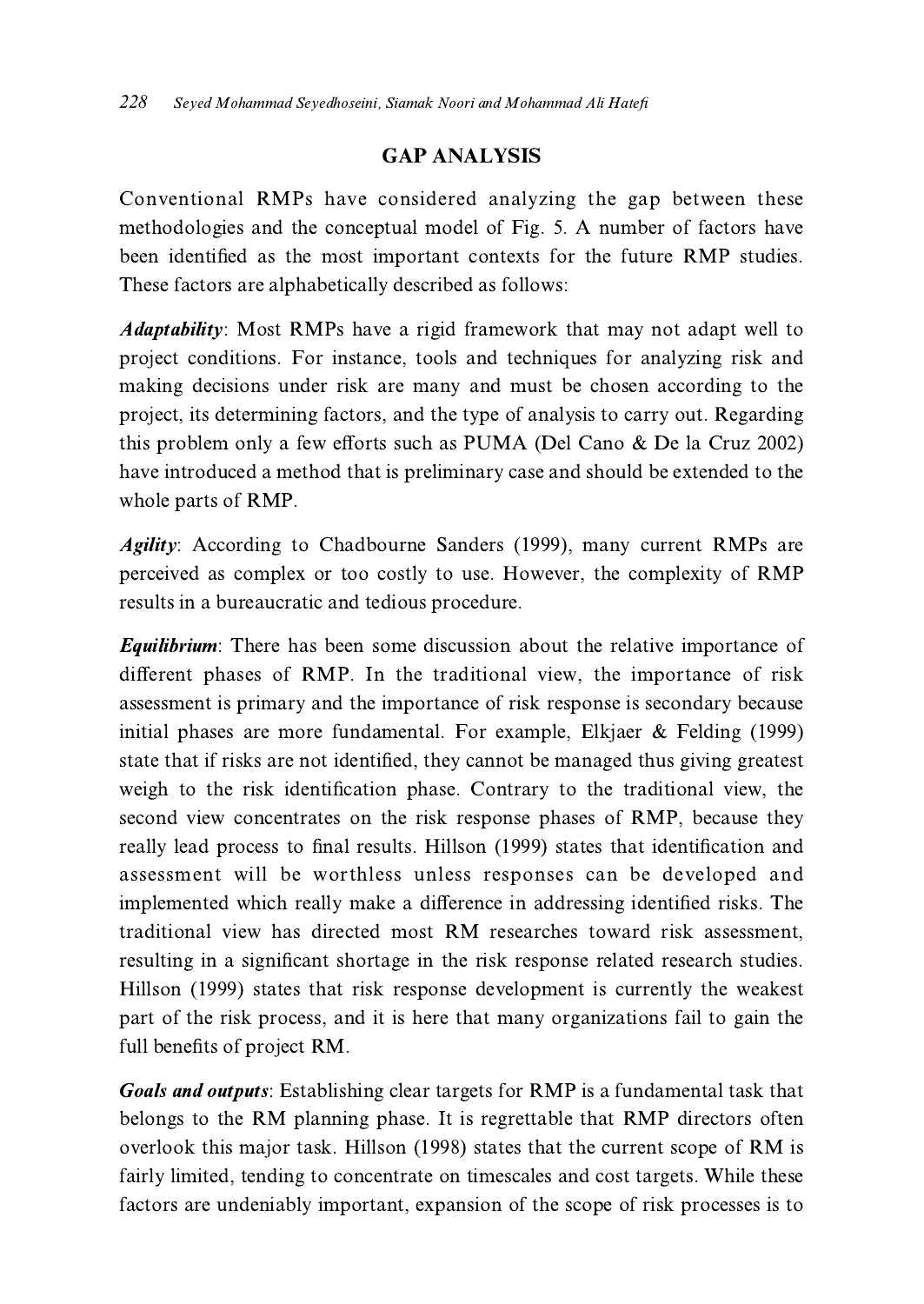include program RM. Also according to Pipattanapiwong (2004), a fundamental limitation of RMPs is accurate interpretation of the RMPs outputs. Since output of conventional RMPs is normally presented as a dimensionless map, it does not represent how much the project is delayed. With this dimensionless representation, it is considered difficult to interpret the output and use it in communication. On the other hand, some RMPs are merely concerned with eliminating risks while researchers believe that RMPs should be focused on achieving the maximum benefits within budget and timescales rather than on attempting to eliminate all risks.

*Integration*: In the area of integration between RMP and other management systems such as Performance Management, Business Process Management, Earned Value Management, etc., researchers has been limited. Hillson (2003) believes that integration of RM with overall management and corporate culture is one of the areas where active development is needed.

*Learning mechanism*: Only a few RMPs such as RISKIT (Kontio 2001) are supported by a learning mechanism. Based on Hillson's (1998) recommendation, a related future development is the use of advanced information technology capabilities to proceduralize effective knowledge management and learning from experience, for example using artificial intelligence, expert systems or knowledge-based systems.

*Perspective:* Ward & Chapman (2003) suggest that the conventional project RM is based on an event-based perspective, which can result in a lack of attention to several important areas of project related uncertainty. On the other hand, the traditional view of risk is negative, representing loss, hazard, harm and adverse consequences. Most applications of the risk process still concentrate on managing threats, and approaches to opportunity management remain patchy and reactive (Hillson 2003). Furthermore, the tools and techniques available to practitioners seem to focus attention only on the negative side of risk. Another subject of interest is constraints elimination. In practice, few projects have the opportunity to reduce constraints, so most project managers focus on the reduction of uncertainty. Thus, project managers often ignore risks by abolishing constraints and reducing ambiguities. Consequently, in conventional RMPs, almost all tools and techniques are concentrated to encounter uncertainties.

Risk and response modeling: Conventional RMPs normally priorize risk by using probability and impact of risk event. This approach seems to be imperfect, because in the professional view, risk is a phenomenon that is under the influences of several additional factors such as risk detection, risk timeframe,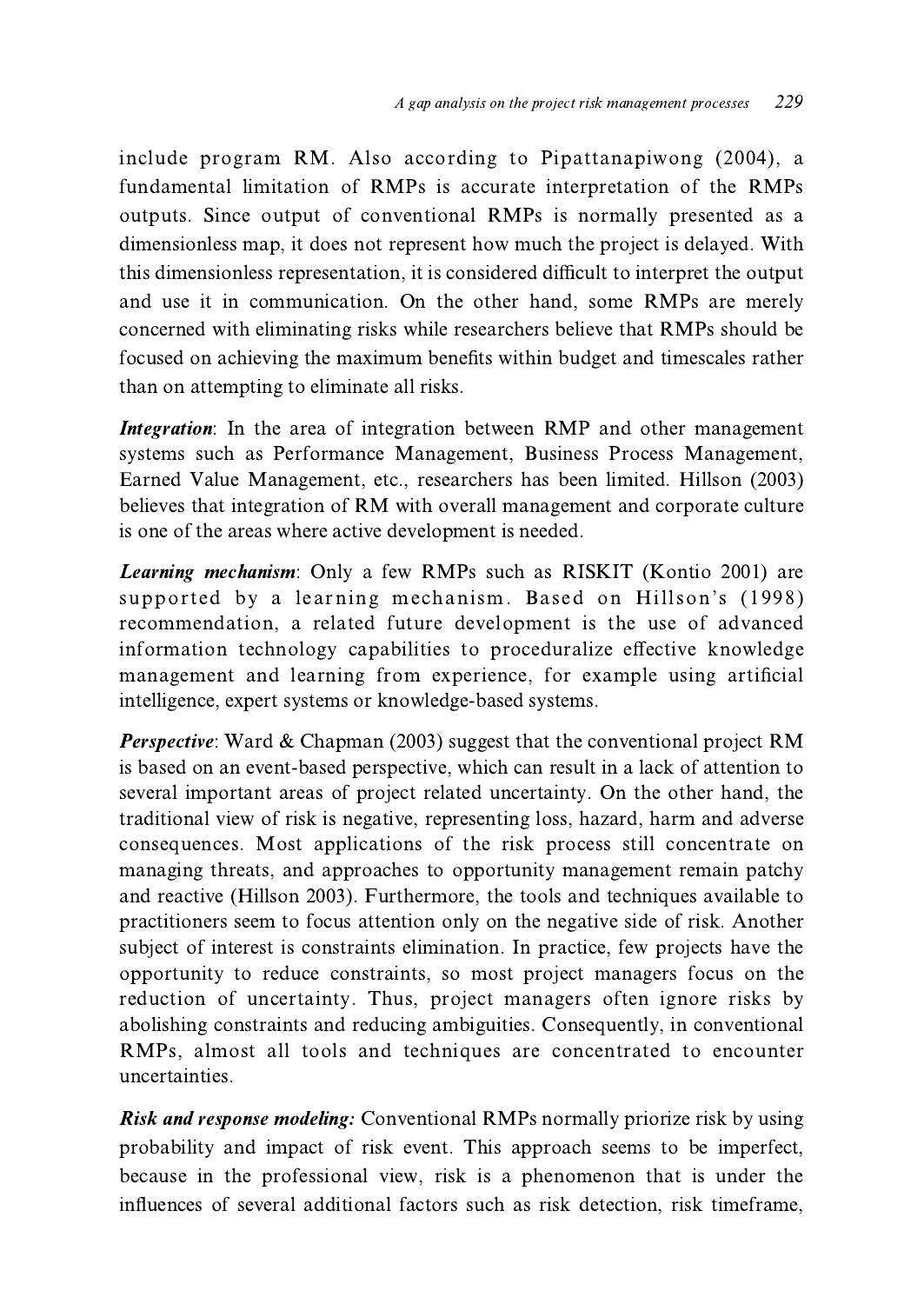risk predictability, risk manageability, risk proximity, etc. Considering this subject, RMPs are relatively limited. Response modeling suffers from the same problem even more seriously. To have a comprehensive modeling of risks, the above two-dimensional view should be changed. Some researchers have considered this field, yet there is not a comprehensive and well-structured model.

**Risk impacts:** The risk assessment process focuses on the uncertainty associated with a specific event occurring, with less attention given to the consequence of the event. This lowered attention includes both kinds of impacts and the depth of analysis related to impacts. One of the potential fields to future developments is considering the different consequences of the event occurring. Kontio (2001) states that most existing RMPs focus on schedule, quality and cost risks, yet their combinations or even other characteristics (such as company reputation) may be important factors that influence the real decision making process. In addition, according to Pipattanapiwong (2004), one often may not have enough necessary experience to properly deal with technical (quality) uncertainty because of insufficiency, inaccuracy and inapplicability of historical data, and bounded rationality of human subjective assessment. As a result, there is little established structuring and analysis procedure for technical issues.

**Risk tolerance:** A single, easily understood risk technique is available to determine and communicate a project's risk attitude. However for RMP to be carried out effectively, all of the steps need to be integrated consistently in line with the project objectives and risk attitudes of the organization and the stockholders.

**Structure**: In the state-of-the art, many researchers have discussed the weak structuring of conventional RMPs (Chadbourne Sanders 1999). This problem extends to practical applications (Hulett 2001). However, a properly structured risk identification, analysis and mitigation can moderate the risks associated with projects (Walewski 2003).

**Tools and techniques:** Most researchers agree that RMPs require developing new tools and techniques to increase the depth of analysis. This includes verifying the capability and applicability of the tools (Hillson 1998). According to U.S. DoD, (2000), several tools have been developed to support each component of RMP. However, although tool developers may claim otherwise, none of these tools are integrated to totally satisfy all needs of a project manager.

## **GUIDELINES FOR THE FUTURE RMP RESEARCH**

Within the gap analysis carried out in the previous section, Table 3 summarizes some major areas that have potentials for the future RMP research.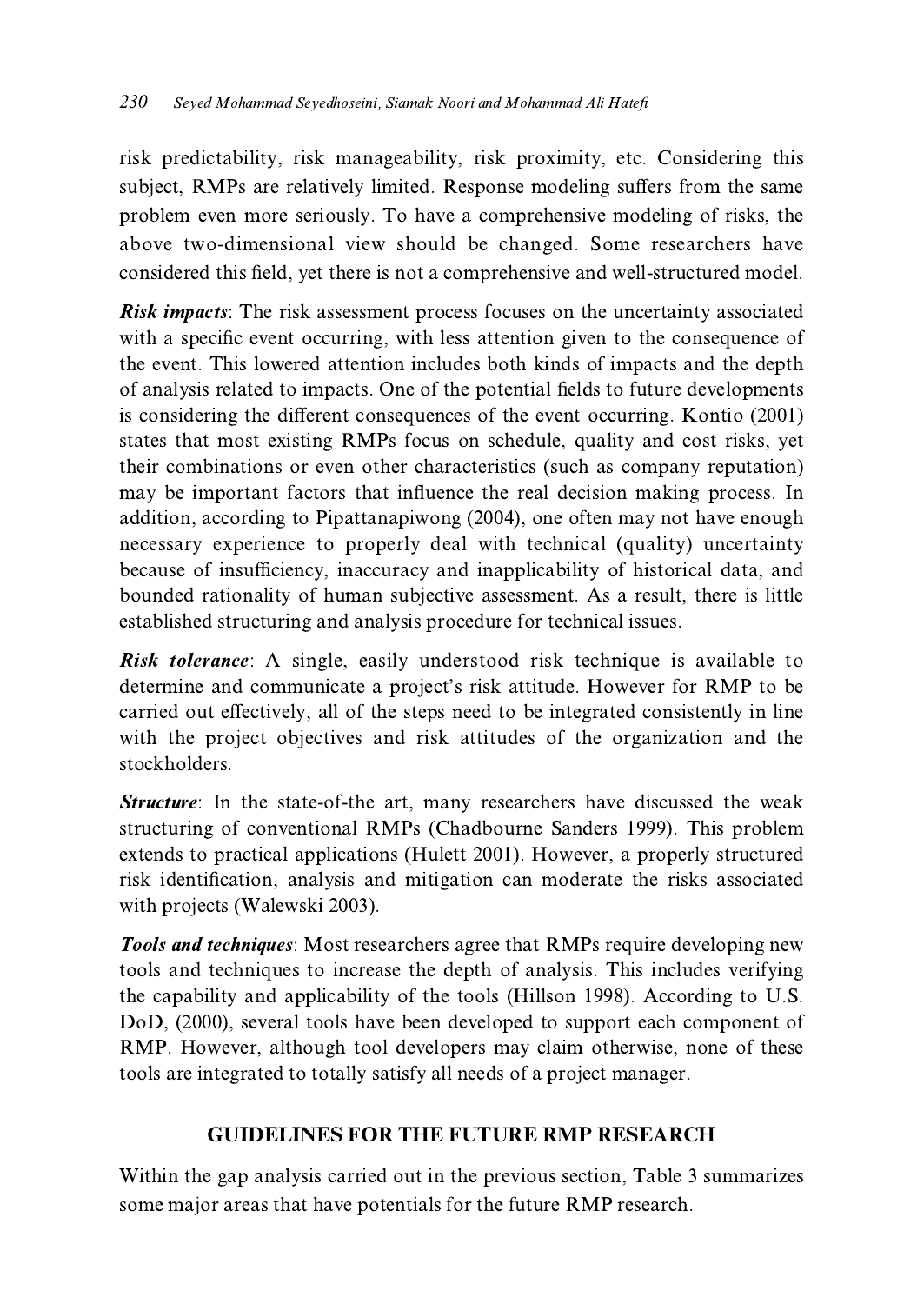| <b>Subject</b>       | <b>Guidelines for the future RMP research</b>                                                                                                                                                                                                                                                                                                                                                                                                                          |
|----------------------|------------------------------------------------------------------------------------------------------------------------------------------------------------------------------------------------------------------------------------------------------------------------------------------------------------------------------------------------------------------------------------------------------------------------------------------------------------------------|
| Adaptability         | (a) Embedding organizational culture in RMP. (b) Bringing flexibility<br>into project condition. (c) Using guideline mechanisms to select the<br>proper path in every step of RMP; for instance, establishing advanced<br>methods such as rule-based systems.                                                                                                                                                                                                          |
| Agility              | (a) Providing user-friendly, simple and effective RM methodologies. (b)<br>Keeping balance between effectiveness period, process complexity and<br>process cost.                                                                                                                                                                                                                                                                                                       |
| Equilibrium          | (a) Indispensable shifting of research perspectives to more "Equilibrant"<br>RMPs, both for risk assessment and risk response. So, RM research<br>should be concentrated on developing risk response aspects such as<br>response information structuring, response assessment, response<br>selection, etc.                                                                                                                                                             |
| Goals and outputs    | (a) Providing mechanisms to consider RMP goals. (b) Developing<br>techniques to interpret RMP outputs.                                                                                                                                                                                                                                                                                                                                                                 |
| Integration          | (a) Providing toolsets with online linking between RMP phases. (b)<br>Providing a Total Integrated Project Management System (TIPMS) with<br>embedded RMP. (c) Integrate RMP with other project management<br>disciplines.                                                                                                                                                                                                                                             |
| Learning mechanism   | (a) Designing RMPs equipped by learning mechanisms (experience<br>factory). (b) Using advanced information technology, quality<br>management tools and Capability Maturity Models (CMM).                                                                                                                                                                                                                                                                               |
| Perspective          | (a) Going toward an uncertainty management rather than event-based<br>RM. (b) Designing united frameworks to manage both threats and<br>opportunities (c) Dealing with uncertainties together with constraints;<br>for instance, linking RMP and Theory Of Constrains (TOC).                                                                                                                                                                                           |
| modeling             | Risks and response Developing comprehensive and well-structured frameworks to consider<br>all aspects of risks and responses such as risk manageability, risk<br>proximity, response capacity, response urgency, etc.                                                                                                                                                                                                                                                  |
| Risk impacts         | (a) Designing methodologies to consider different impacts of risks. (b)<br>Establishing flexible frameworks to measure technical impacts.                                                                                                                                                                                                                                                                                                                              |
| Risk tolerances      | (a) Applying of risk tolerances in all phases of RMP (planning,<br>identification, assessment, etc). (b) More attention to utility theory<br>techniques.                                                                                                                                                                                                                                                                                                               |
| Structure            | Developing more structured RMPs.                                                                                                                                                                                                                                                                                                                                                                                                                                       |
| Tools and techniques | (a) Development of better techniques, with improved functionality,<br>better attention to the user interface, and improved integration with<br>other parts of the toolset. (b) Use of advanced information technology<br>capabilities. (c) Development of existing techniques from other<br>disciplines for application within the risk arena, for example from system<br>dynamics, safety and hazard analysis, integrated logistic support,<br>financial trading etc. |

### Table 3: The most important subjects and recommendations for the future RMP research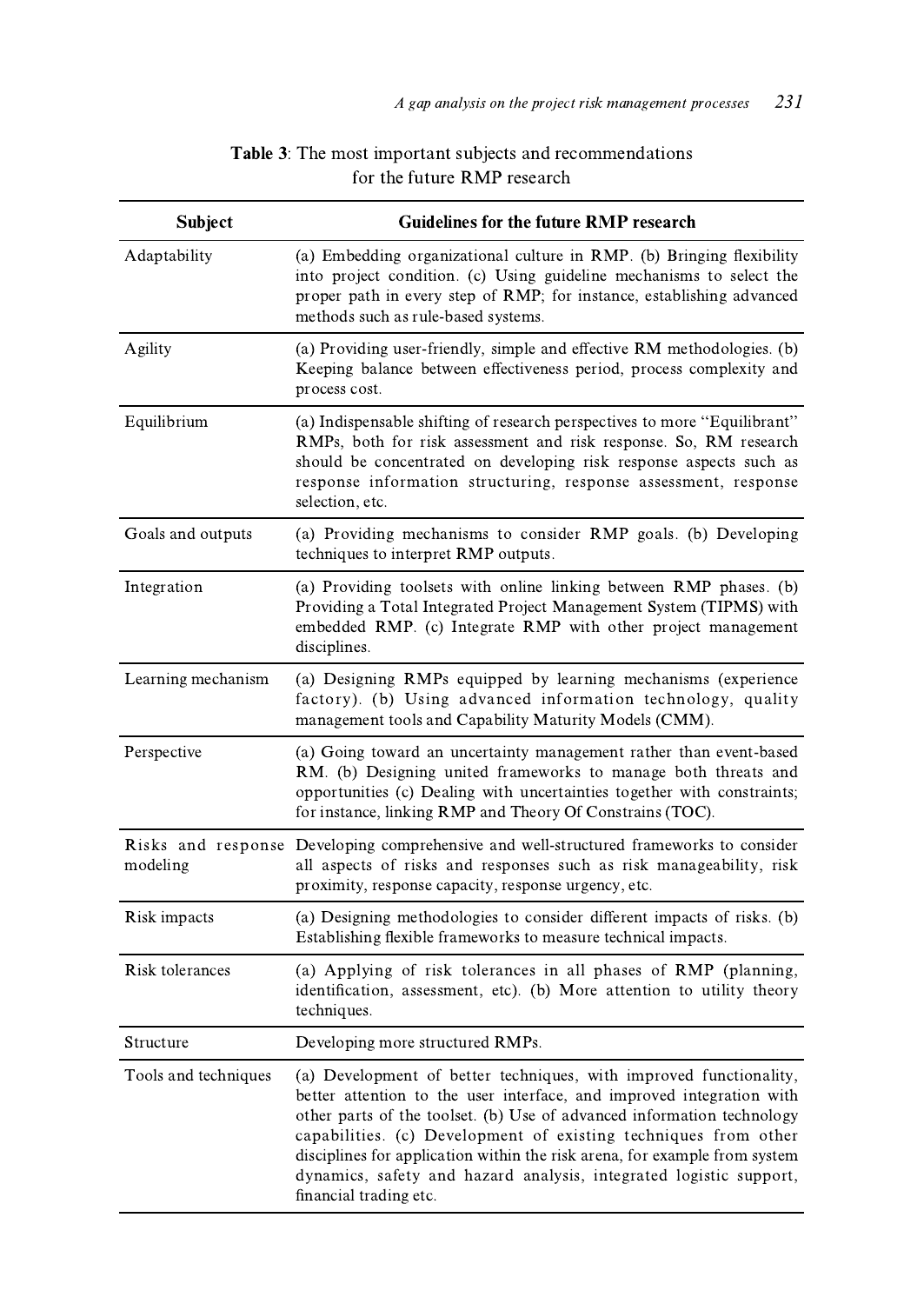#### **CONCLUSION**

This paper is outlined to clarify the roadmap for the future RMP research. For this purpose, a conceptual modeling approach has been developed to investigate the present gaps. In the first phase, a number of CSFs has been established with the help of experts' opinion and the current state-of-the-art. It has been found that the proposed methodology provides a proper conceptual framework in the field of RMP. In the second phase, the gap between conventional RMPs and the proposed conceptual modeling approach is discussed. Finally, we have concluded that there is still a tremendous gap in RMP research. Therefore, careful, challengeable and in-depth investigations should be implemented for different areas of RMP.

#### **ACKNOWLEDGEMENTS**

We are grateful to the chief and experts of the project management research and development center for their assistance in executing the present study. This center is commissioned to accelerate the proceduralization of Iranian petrochemical projects (www.PMIR.com).

### **REFERENCES**

- Al-Bahar, J. & Crandall, K.C. 1990. Systematic risk management approach for construction projects. Journal of Construction Engineering and Management 116(3): 533-546.
- AMP (Association for Project Management) 2004. Project Risk Analysis and Management (PRAM) Guide, 2nd Edition. APM Publishing Ltd, High Wycombe, UK.
- Carter, B. Hancock, T., Marc Morin, J. & Robins, N. 1996. Introducing RISKMAN: the European Project Risk Management Methodology. Blackwell, Cambridge, MA, USA.
- Chadbourne Sanders, B.C. 1999. To the Heart of Risk Management: Teaching Project Teams to Combat Risk. 30th Annual Project Management Institute, Philadelphia, PA, USA.
- Chapman, C.B. & Ward, S.C. 2003. Project Risk Management: Processes, Techniques and Insights, 2\$^{nd}\$ Edition. John Wiley, Chichester, UK.
- Conrow, E.H. 2003. Effective Risk Management: Some Keys to Success. American Institute of Aeronautics and Astronautics, Reston, VA, USA.
- Cooper, D.F. 2004. The Australian and New Zealand Standard on Risk Management. October, www.broadleaf.com.
- Del Cano, A. & De la Cruz, M.P. 2002. Integrated methodology for project risk management. Journal of Construction Engineering and Management 128(6): 473-485.
- Elkjaer, M. & Felding, F. 1999. Applied project risk management -- introducing the project risk management loop of control. Project Management 5(1): 16-25.
- Graham, A. 2003. Risk Management: Moving the Framework to Implementation: Keys to a Successful Risk Management Implementation Strategy. A Report by the Conference Board of Canada, Kingston, Canada.
- Grey, S. 1995. Practical Risk Assessment for Project Management. John Wiley, Chichester, UK.
- Haimes, Y.Y., Kaplan, S. & Lambert, J.H. 2002. Risk filtering, ranking and management framework using hierarchical holographic modeling. Risk Analysis 22(2): 381-395.
- Haimes, Y.Y. 2004. Risk Modeling, Assessment, and Management, 2nd Edition. Wiley, Hoboken, NJ, USA.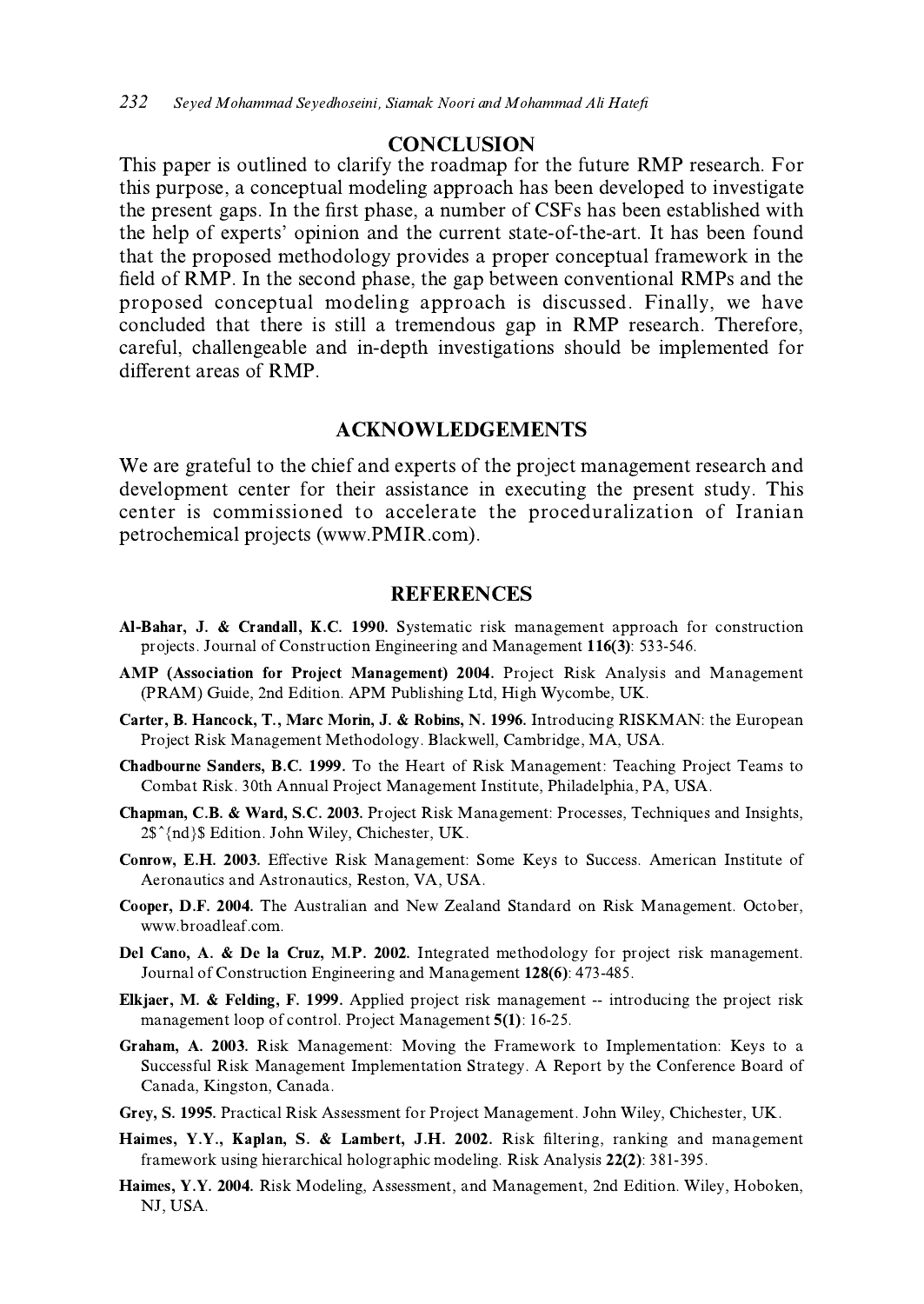- Hall, E.M. 1998. Managing Risk -- Methods for Software Systems Development. Addison-Wesley, Harlow, EX, UK.
- Higuera, R.P., Gluch, D.P., Dorofee, A.J., Murphy, R.L., Walker, J.A. & Williams, R.C. 1994. An Introduction to Team Risk Management. Software Engineering Institute (SEI), Pittsburgh, PA, USA.
- Hillson, D. 1998. Project risk management future developments. International Journal of Project and Business Risk Management 2(2): 181-195.
- Hillson, D. 1999. Developing effective risk response. 30th Annual Project Management Institute, Seminars and Symposium. Philadelphia, PA, USA.
- Hillson, D. 2003. Risk management: best practice and future developments. II Congreso Nacional de Gerencia de Proyectos Universidad Nacional de Ingieria, Lima, Peru.
- Hulett, D.T. 2001. Key characteristics of a mature risk management process. Fourth European Project Management Conference, PMI Europe. London, UK.
- Institution of Civil Engineers, Faculty of Actuaries & Institute of Actuaries, 1998. Risk Analysis and Management for Projects (RAMP). Thomas Telford, London, UK.
- Kontio, J. 2001. Software Engineering Risk Management: A Method, Improvement Framework, and Empirical Evaluation. Ph.D. Thesis. Nokia Research Center, Helsinki University of Technology, Helsinki, Finland.
- Levsen, J. & Nuffel, L.V. 2005. A framework for the evaluation of integrated risk and performance management. Department of Economics, Royal Military Academy, Brussels, Belgium.
- Martins Gomes, G.C. & Perrelli, M.H. 2003. ISO, CMMI and PMBoK risk management: a comparative analysis. International Journal of Applied Management and Technology 1(1): 65-76.
- Mcslarrow, K.E. 2003. Project Management Manual. The Deputy Secretary of Energy, Washington, DC, USA.
- Miler, J. 2005. A Method of Software Project Risk Identification and Analysis. Ph.D. Thesis, Gdansk University of Technology, Faculty of Electronics Telecommunications and Informatics, Gdansk, Polish.
- Pipattanapiwong, J. 2004. Development of Multi-party Risk and Uncertainty Management Process for an Infrastructure Project. Ph.D. Thesis, Kochi University of Technology, Kochi, Japan.
- PMI (Project Management Institute) 2004. A Guide to the Project Management Body of Knowledge (PMBoK guide), 3rd Edition. Newtown Square, PA, USA.
- Rosenberg, L., Gallo, A. & Parolek, F. 1999. Continuous Risk Management Structure of Functions at NASA. AIAA 99-4455. American Institute of Aeronautics and Astronautics, Reston, VA, USA.
- Saari, H.L. 2004. Risk Management in Drug Development Projects. Technical Report, Helsinki University of Technology, Laboratory of Industrial Management, Helsinki, Finland.
- U.S. DoD (Department of Defense) 2000. Risk Management Guide for DoD Acquisition. Defense Systems Management College Press, Fort Belvoir, VA, USA.
- Walewski, G.J. 2003. International Project Risk Assessment: Methods, Procedures, and Critical Factors. A Report of the Center Construction Industry Studies, University of Texas at Austin, Austin, TX, USA.
- Ward, S. & Chapman, C. 2003. Transforming project risk management into project uncertainty management. International Journal of Project Management 21: 97-105.
- Wideman, R.M. 1992. Project and Program Risk Management: A Guide to Managing Project Risks and Opportunities. Project Management Institute, Upper Darby, PA, USA.

**Submitted:** 24/12/2006  $\div$  6/6/2007 **Revised** Accepted : 18/6/2007